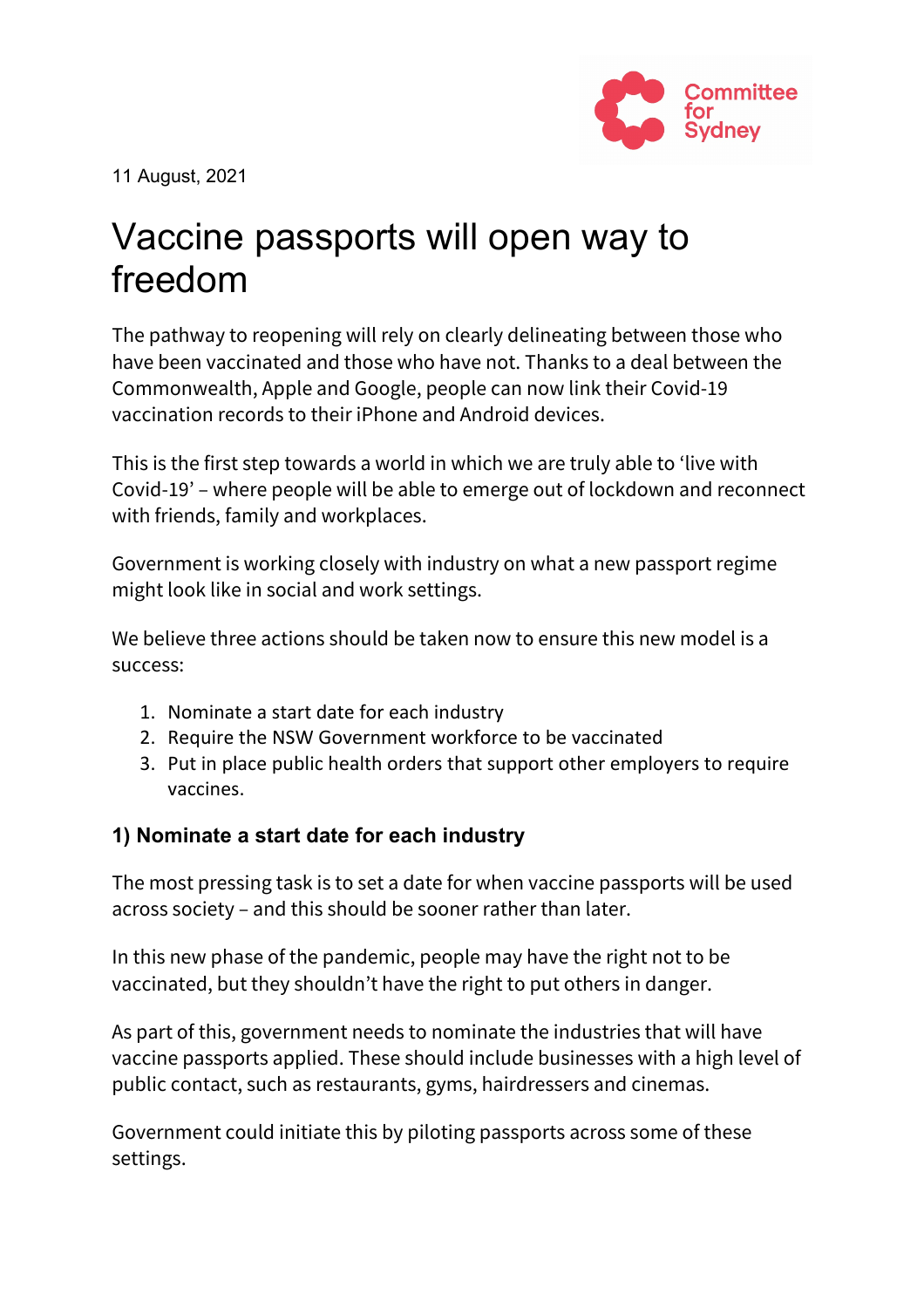

Setting a start date will help industries prepare their operations, and it will also provide a powerful incentive for people to get vaccinated now.

## **2) Require the NSW Government workforce to be vaccinated**

As the state's largest employer, NSW should lead from the front and mandate vaccines across its 400,000 workers.

If that proves too difficult, at least it should mandate vaccines for public servants who interact with the public, such as those working across the transport network, Service NSW centres and schools.

#### **3) Put in place public health orders that support other employers to require vaccines**

Finally, government can send a strong signal to business by enshrining within its public health orders mandates for public-facing private sector workers to be vaccinated. We understand there will be a legal argument about requiring people to be vaccinated.

Public health orders provide the best support for businesses to set up sensible requirements – outlining the reasoning, the conditions and the limitations on such requirements.

For businesses that choose to do this – because they want to keep their workforce safe, or because they believe it will be important for giving confidence to their customers – government can help with public health orders that set the right tone and context.

All three of these measures depend on the effectiveness of our vaccine passport system.

## **International experience with vaccine passports**

Industry players are urging authorities to learn from other jurisdictions that have successfully implemented vaccine passports.

Many point to France's *Pass Sanitaire*, which launched on June 9 as the country reopened its borders for the summer. Under this model, people who have been vaccinated receive a paper vaccination certificate with a QR code that can be read by an app. This is allowing vaccinated people to watch a movie, go to a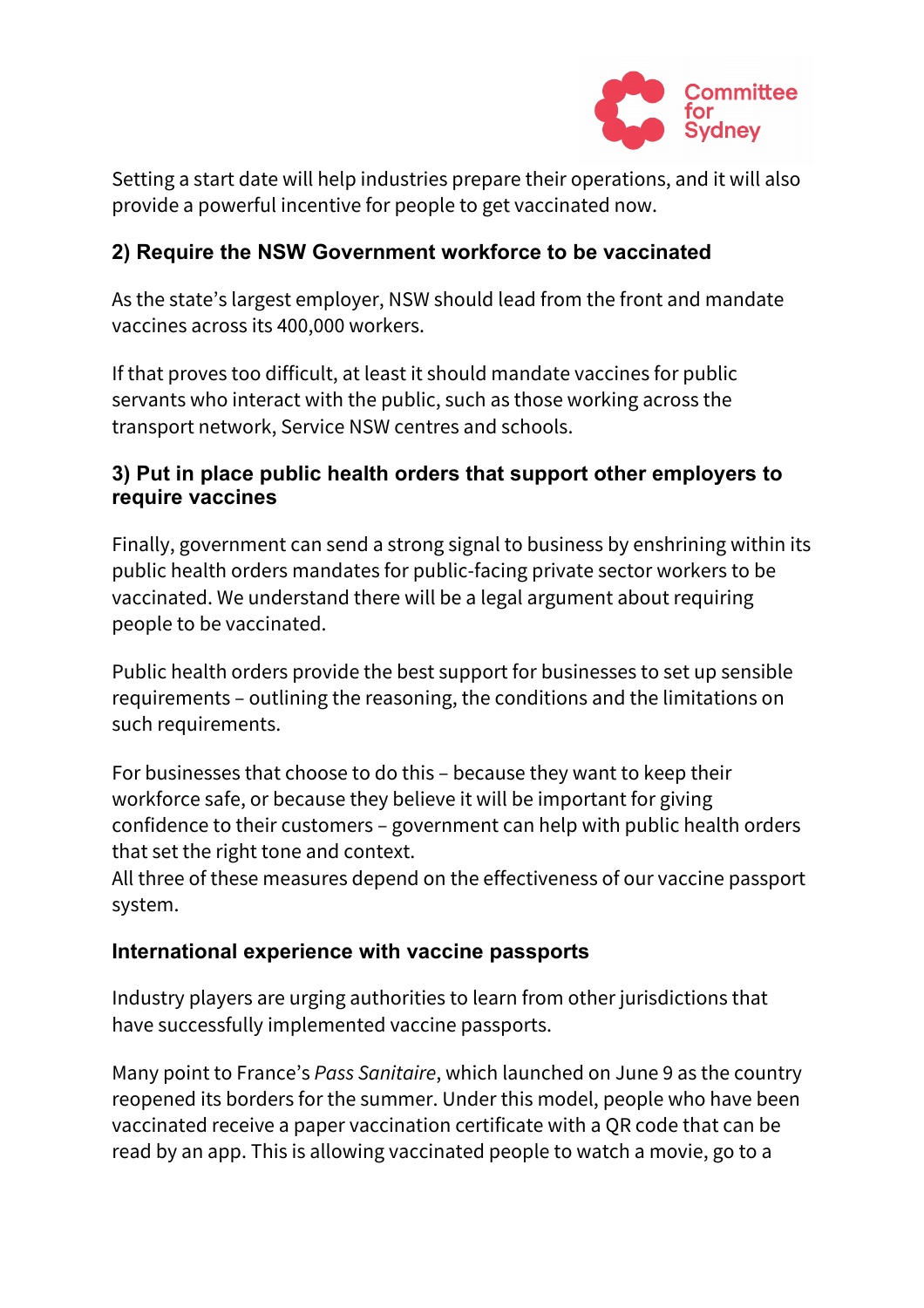

restaurant or bar, or catch a train. It is also allowing international travellers to gain access to France's tourist attractions.

That kind of user-friendly model is one we should be following.

#### **Designing for a seamless customer experience**

While digital vaccination records are already on offer in Australia, it's not yet clear how they will be used in practise.

If the Service NSW app can also serve as the vaccine passport, checking in at a restaurant would be easy: just scan the QR code and get the "green tick."

A key ingredient to the success of the French model is that it is an extension of the existing contact tracing QR app used throughout the pandemic. While NSW has had success with its Service NSW check-in system, the federal government has had more difficulty with its COVIDSafe app.

We support a national model but believe it has to be properly integrated with successful state-based services to ensure as little friction as possible for citizens. For this to happen, the Commonwealth Government needs to open up its API to Service NSW and other state-based systems.

## **Passports let people get back to work**

Once we can easily verify who has been vaccinated, we can let people back to work where it makes sense.

This is no more critical than in Sydney's west, where many tradies, logistics staff and construction workers have been prevented from working onsite. We're hearing some of the state's mega projects are operating with just 20 per cent of their workforce due workers being stuck in their western and southwestern Sydney homes. This will clearly cause delays to these projects and job losses among contractors and subbies.

We applaud government's decision to allow construction workers in these LGAs to leave if they meet new vaccination requirements.

#### **It's time to send the strong signal that everyone needs to be vaccinated**